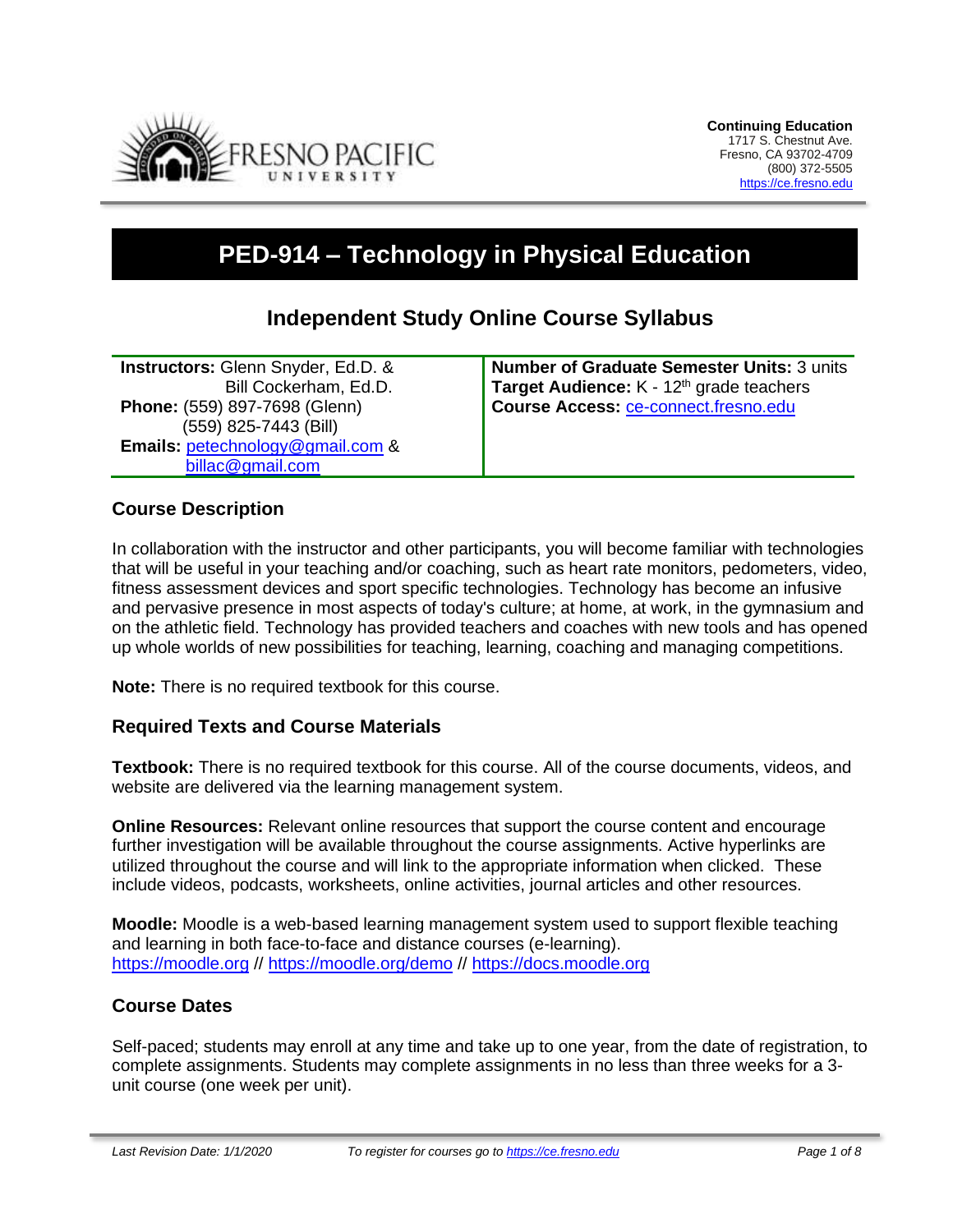# **National Standards Addressed in This Course**

## **National Board for Professional Teaching Standards (NBPTS)**

[\(http://www.nbpts.org/standards-five-core-propositions/\)](http://www.nbpts.org/standards-five-core-propositions/)

First published in 1989 and updated in 2016, *[What Teachers Should Know and Be Able to Do](http://www.accomplishedteacher.org/)* articulates the National Board's Five Core Propositions for teaching. The Five Core Propositions comparable to medicine's Hippocratic Oath — set forth the profession's vision for accomplished teaching. Together, the propositions form the basis of all National Board Standards and the foundation for National Board Certification. Course assignments have been designed so students can demonstrate excellence against these professional teaching standards whenever possible.

- Proposition 1: Teachers are committed to students and their learning
- Proposition 2: Teachers know the subject they teach and how to teach those subjects to students
- Proposition 3: Teachers are responsible for managing and monitoring student learning
- Proposition 4: Teachers think systematically about their practice and learn from experience
- Proposition 5: Teachers are members of learning communities

#### **International Society for Technology in education (ISTE)** [\(http://www.iste.org\)](http://www.iste.org/)

The primary learning objectives in this course are closely aligned to the ISTE (International Society for Technology in Education) National Educational Technology Standards for teachers. The ISTE Standards for Educators are your road map to helping students become empowered learners. These standards will deepen your practice, promote collaboration with peers, challenge you to rethink traditional approaches and prepare students to drive their own learning. The standards are:

- 1. Learner: Educators continually improve their practice by learning from and with others and exploring proven and promising practices that leverage technology to improve student learning.
- 2. Leader: Educators seek out opportunities for leadership to support student empowerment and success and to improve teaching and learning.
- 3. Citizen: Educators inspire students to positively contribute to and responsibly participate in the digital world.
- 4. Collaborator: Educators dedicate time to collaborate with both colleagues and students to improve practice, discover and share resources and ideas, and solve problems.
- 5. Designer: Educators design authentic, learner-driven activities and environments that recognize and accommodate learner variability.
- 6. Facilitator: Educators facilitate learning with technology to support student achievement of the ISTE Standards for Students.
- 7. Analyst: Educators understand and use data to drive their instruction and support students in achieving their learning goals.

## **Continuing Education Program Student Learning Outcomes**

| CE <sub>1</sub> | Demonstrate proficient written communication by articulating a clear focus,         |  |  |
|-----------------|-------------------------------------------------------------------------------------|--|--|
|                 | synthesizing arguments, and utilizing standard formats in order to inform and       |  |  |
|                 | persuade others, and present information applicable to targeted use.                |  |  |
| CE <sub>2</sub> | Demonstrate comprehension of content-specific knowledge and the ability to apply it |  |  |
|                 | in theoretical, personal, professional, or societal contexts.                       |  |  |
| CE <sub>3</sub> | Reflect on their personal and professional growth and provide evidence of how such  |  |  |
|                 | reflection is utilized to manage personal and professional improvement.             |  |  |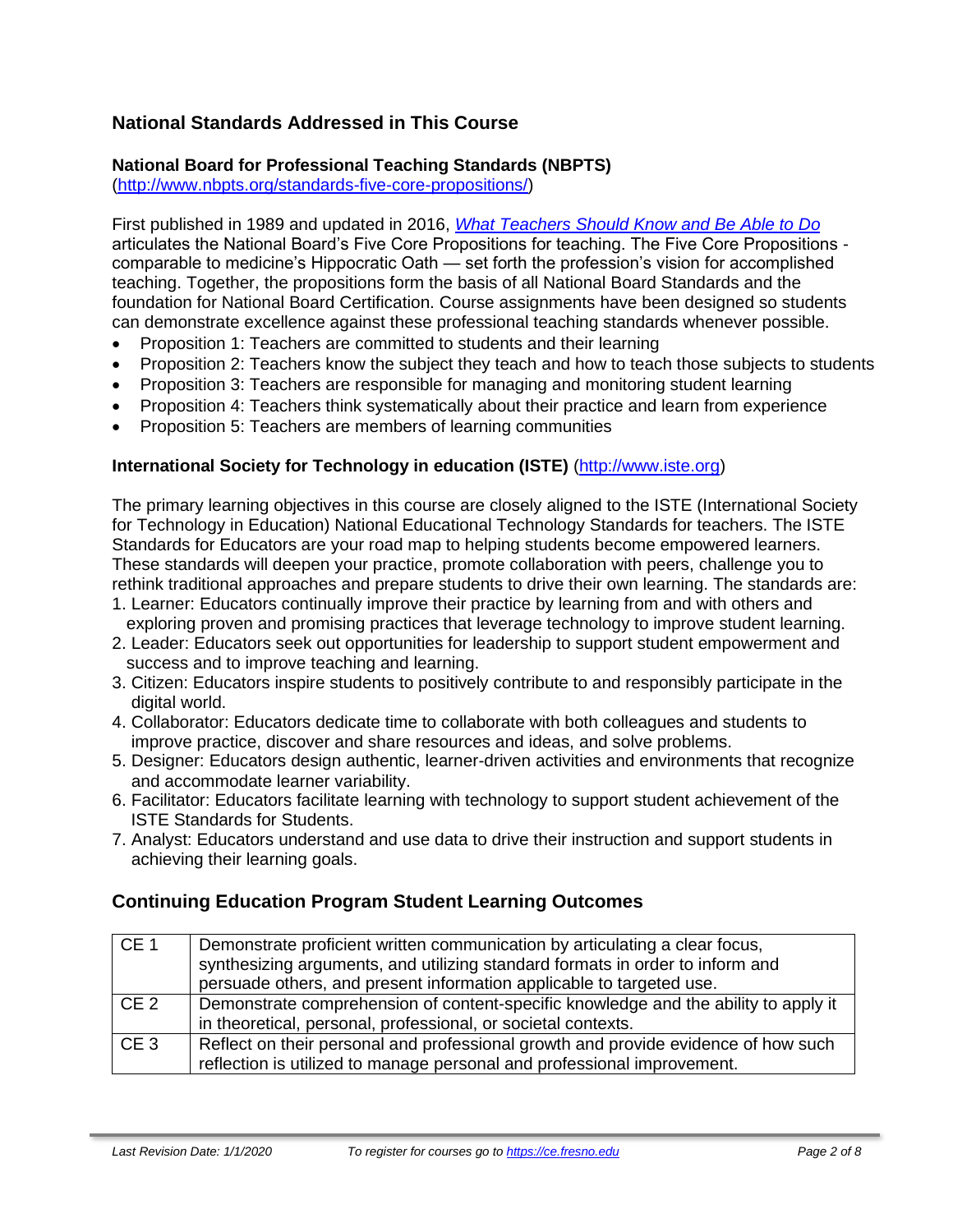| CE <sub>4</sub> | Apply critical thinking competencies by generating probing questions, recognizing<br>underlying assumptions, interpreting and evaluating relevant information, and<br>applying their understandings to the professional setting.                                        |
|-----------------|-------------------------------------------------------------------------------------------------------------------------------------------------------------------------------------------------------------------------------------------------------------------------|
| CE <sub>5</sub> | Reflect on values that inspire high standards of professional and ethical behavior as<br>they pursue excellence in applying new learning to their chosen field.                                                                                                         |
| CE <sub>6</sub> | Identify information needed in order to fully understand a topic or task, organize that<br>information, identify the best sources of information for a given enquiry, locate and<br>critically evaluate sources, and accurately and effectively share that information. |

# **Student Learning Outcomes (SLOs) for This Course**

|                | <b>Student Learning Outcomes for This Course</b><br>By the end of this course student will be able to:                                                                                                  | <b>National Standards</b><br><b>Addressed in This</b><br>Course* | <b>Continuing</b><br><b>Education Program</b><br><b>Student Learning</b><br><b>Outcomes</b><br>Addressed** |
|----------------|---------------------------------------------------------------------------------------------------------------------------------------------------------------------------------------------------------|------------------------------------------------------------------|------------------------------------------------------------------------------------------------------------|
| 1.             | Demonstrate ability to use computers for<br>basic functions, including word processing,<br>spread sheets, presentations, email, and<br>specialized programs related to physical<br>education and sports | ISTE: 1, 5, 6<br>NBPTS: 2                                        | CE 1, 2                                                                                                    |
|                | 2. Demonstrate an understanding of the<br>technology devices available in a variety of<br>physical education and sports settings.                                                                       | ISTE: 1, 2, 7<br><b>NBPTS: 1, 2</b>                              | CE 2, 4, 6                                                                                                 |
| 3 <sub>1</sub> | Prepare a lesson plan that meets both<br>technology and physical education national<br>standards.                                                                                                       | ISTE: 3, 5, 6<br>NBPTS:1, 2, 3                                   | CE 2, 4                                                                                                    |
| 4.             | Use the World Wide Web as a resource for<br>information.                                                                                                                                                | ISTE: 1, 4, 5<br><b>NBPTS: 4, 5</b>                              | CE 4, 5, 6                                                                                                 |
| 5.             | Evaluate software, technology devices, and<br>websites.                                                                                                                                                 | ISTE: 1, 6, 7<br><b>NBPTS: 3, 4</b>                              | CE 2, 5, 6                                                                                                 |
| 6.             | Create a digital portfolio.                                                                                                                                                                             | ISTE: 5, 6<br>NBPTS: 4                                           | CE 3, 6                                                                                                    |
| 7.             | Discuss the ethical and security issues<br>related to the use of technology.                                                                                                                            | ISTE: 3, 4, 7<br>NBPTS: 1, 2, 3                                  | CE 2, 3, 4, 5                                                                                              |
| 8.             | Demonstrate a familiarity with online learning<br>and group communication.                                                                                                                              | ISTE: 1, 2, 3, 6<br>NBPTS: 1, 2, 5                               | CE 2, 3, 6                                                                                                 |

\* Please refer to the section on **National Standards Addressed in This Course**

\*\* Please refer to the section on **Continuing Education Program Student Learning Outcomes**

# **Topics, Assignments, and Activities**

| <b>Module</b><br><b>Module Title</b> | <b>Module Assignments and Activities</b> | <b>Points</b><br><b>Possible</b><br>for Each<br><b>Assignment</b> |
|--------------------------------------|------------------------------------------|-------------------------------------------------------------------|
| <b>Welcome Module</b>                | Introduction video                       |                                                                   |
|                                      | Course Syllabus                          |                                                                   |
|                                      | Introduce Yourself Forum                 |                                                                   |
|                                      | <b>Moodle Online Tutorial</b>            |                                                                   |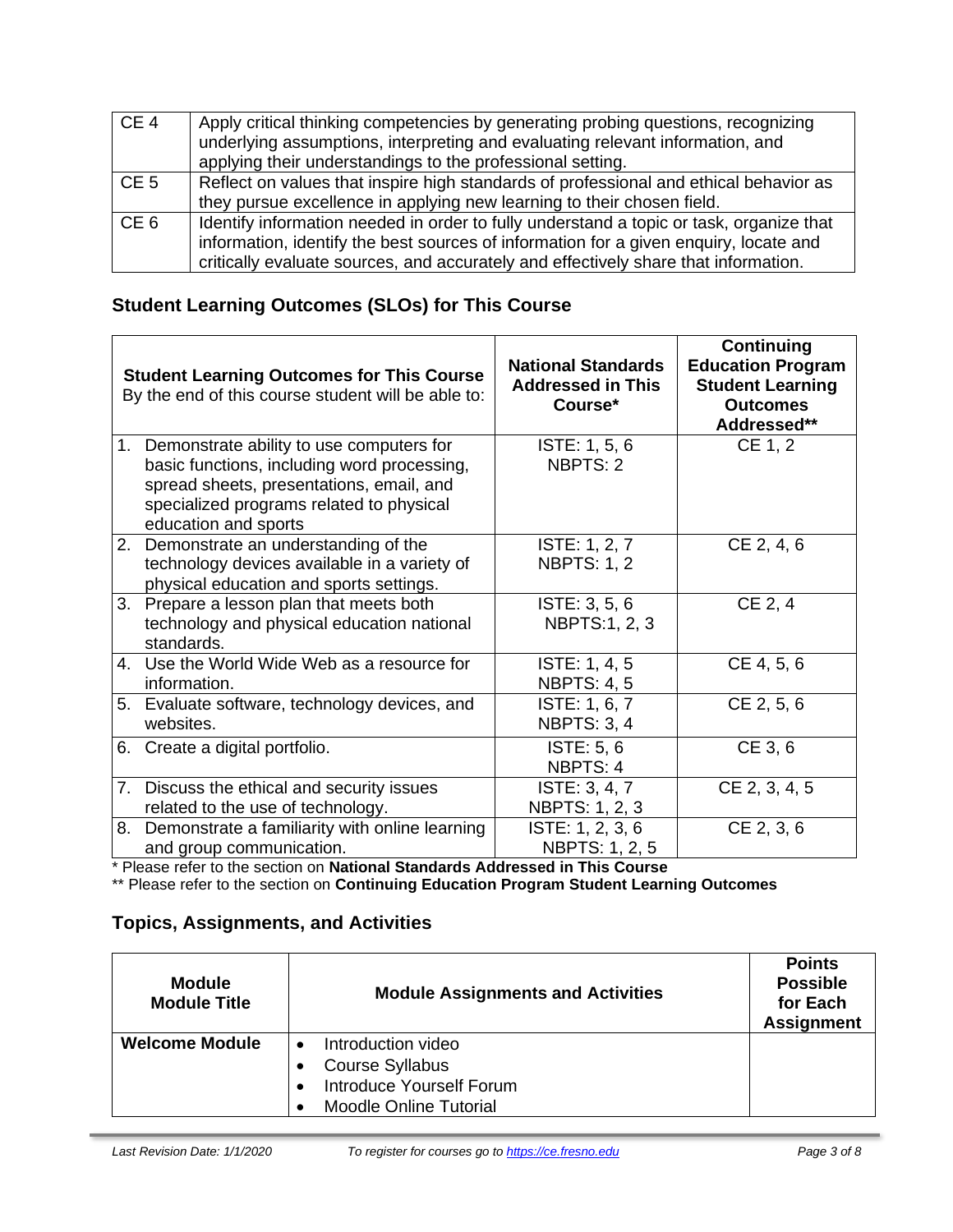| <b>Module</b><br><b>Module Title</b> | <b>Module Assignments and Activities</b>           | <b>Points</b><br><b>Possible</b><br>for Each<br><b>Assignment</b> |
|--------------------------------------|----------------------------------------------------|-------------------------------------------------------------------|
| Module $1 -$                         | 1.1 Application Assignment:<br>$\bullet$           | 60 pts                                                            |
| Introduction to                      | 1.2 Forum<br>$\bullet$                             | 20 pts                                                            |
| Technology in                        |                                                    |                                                                   |
| <b>Physical Education</b>            |                                                    |                                                                   |
| Module $2 -$                         | 2.1 Application Assignment:<br>$\bullet$           | 60 pts                                                            |
| Information                          | 2.2 Video Production Assignment<br>$\bullet$       | $100$ pts                                                         |
| Collection and                       | 2.3 Annotated Bibliography Assignment<br>$\bullet$ | 100 pts                                                           |
| Presentation                         | 2.4 Forum<br>$\bullet$                             | 20 pts                                                            |
| Module $3 -$                         | 3.1 Application Assignment:<br>$\bullet$           | 60 pts                                                            |
| Communication                        | 3.2 Lesson Plan Assignment<br>$\bullet$            | $100$ pts                                                         |
|                                      | 3.3 Forum<br>$\bullet$                             | 20 pts                                                            |
| Module $4-$                          | 4.1 Application Assignment:<br>$\bullet$           | 60 pts                                                            |
| Apparatus and                        | 4.2 Comp. Technology Use Assignment<br>$\bullet$   | 200 pts                                                           |
| Instruments                          | 4.3 Forum<br>$\bullet$                             | 20 pts                                                            |
| Module $5-$                          | 5.1 Application Assignment:<br>$\bullet$           | 60 pts                                                            |
| The Internet and the                 | 5.2 Digital Portfolio Assignment<br>$\bullet$      | $100$ pts                                                         |
| Future                               | 5.3 Forum<br>$\bullet$                             | 20 pts                                                            |
| Course Wrap-up-                      | <b>Final Reflection Forum</b><br>$\bullet$         |                                                                   |
| Grading and                          | <b>Course Evaluation</b><br>$\bullet$              |                                                                   |
| Evaluation                           | <b>Course Completion Checklist</b><br>$\bullet$    |                                                                   |
|                                      | <b>Grade Request / Transcript Request</b>          |                                                                   |
|                                      | <b>TOTAL POINTS</b>                                | 1,000 points                                                      |

## **Grading Policies, Rubrics, and Requirements for Assignments**

#### **Grading Policies**

- Assignments will be graded per criteria presented in the course rubrics.
- $A = 90-100\%$  and  $B = 80-89\%$ , (anything below 80% will not receive credit.)
- The discernment between an A or a B letter grade is at the discretion of the instructor based on the quality of work submitted (see course rubrics).
- Coursework falling below a B grade will be returned with further instructions.
- All assignments must be completed to receive a grade and are expected to reflect the quality that teacher-training institutions require of professional educators. If completed assignments do not meet this standard, students will be notified with further instructions from the instructor.

| <b>Grading Rubrics</b> |  |
|------------------------|--|
|                        |  |

| Grade | Percentage | <b>Description</b> | <b>Rubric</b>                                                                                                                                                                        |
|-------|------------|--------------------|--------------------------------------------------------------------------------------------------------------------------------------------------------------------------------------|
| A     | 90-100%    | Excellent          | Meets all course / assignment requirements with<br>significant evidence of subject mastery and<br>demonstration of excellent graduate level professional<br>development scholarship. |
| B     | 80-89%     | Very Good          | Adequately meets criteria for all course/assignment<br>requirements - demonstrates subject competency with<br>very good graduate level professional development<br>scholarship.      |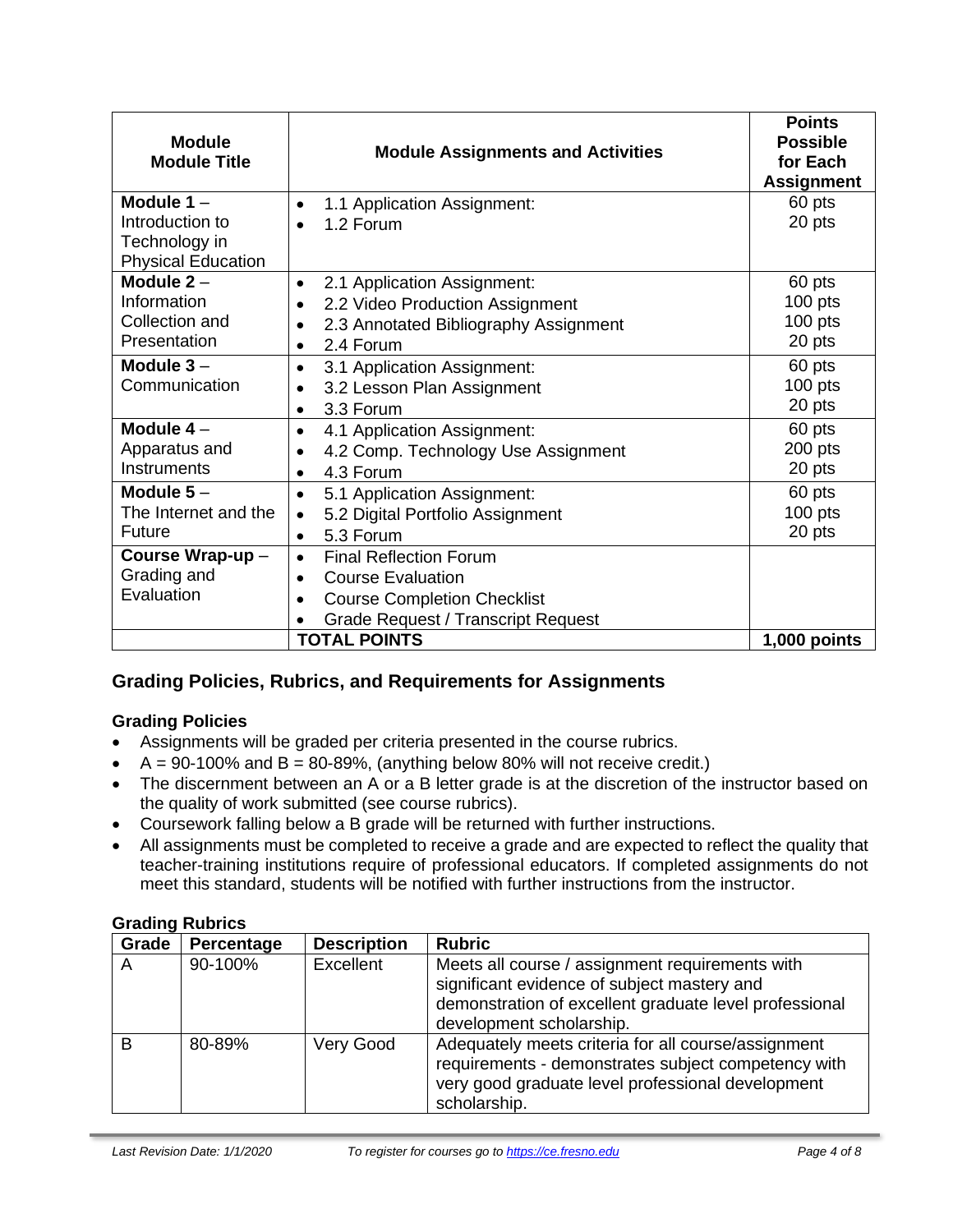| <b>NC</b> | Below 80% | Unacceptable   Does not meet the minimum criteria for all |
|-----------|-----------|-----------------------------------------------------------|
|           |           | course/assignment requirements and demonstrated           |
|           |           | little, if any, evidence of acceptable graduate level     |
|           |           | professional development scholarship.                     |

#### **Writing Requirements**

- **Superior:** Writing is clear, succinct, and reflects graduate level expectations. Clearly addresses all parts of the writing task. Maintains a consistent point of view and organizational structure. Include relevant facts, details, and explanations.
- **Standard:** Writing is acceptable with very few mistakes in grammar and spelling. Addresses most parts of the writing task. Maintains a mostly consistent point of view and organizational structure. Include mostly relevant facts, details, and explanations.
- **Sub-standard:** Writing contains noticeable mistakes in grammar and spelling. Does not address all parts of the writing task. Lacks a consistent point of view and organization structure. May include marginally relevant facts, details, and explanations.

#### **Lesson Plan Requirements**

- **Superior:** Instructional goals and objectives clearly stated. Instructional strategies appropriate for learning outcome(s). Method for assessing student learning and evaluating instruction is clearly delineated and authentic. All materials necessary for student and teacher to complete lesson clearly listed.
- **Standard:** Instructional goals and objectives are stated but are not easy to understand. Some instructional strategies are appropriate for learning outcome(s). Method for assessing student learning and evaluating instruction is present. Most materials necessary for student and teacher to complete lesson are listed.
- **Sub-standard:** Instructional goals and objectives are not stated. Learners cannot tell what is expected of them. Instructional strategies are missing or strategies used are inappropriate. Method for assessing student learning and evaluating instruction is missing. Materials necessary for student and teacher to complete lesson are missing.

#### **Discussion Forum Requirements**

- **Superior:** Response was at least 1 page (3 fully developed paragraphs) in length. Thoroughly answered all the posed questions, followed all the assignment directions, proper grammar and no spelling errors. Language is clear, concise, and easy to understand. Uses terminology appropriately and is logically organized.
- **Standard:** Response was ½ to 1 page in length (2-3 fully developed paragraphs). Answered all the questions but did not provide an in-depth analysis, followed most of the assignment directions, proper grammar and no spelling errors. Language is comprehensible, but there a few passages that are difficult to understand. The organization is generally good.
- **Sub-standard:** Response was less than ½ page in length (1 paragraph). Did not answer all the required questions and/or statements or responses were superficial, vague, or unclear, did not follow the assignment directions, many grammar and spelling errors. Is adequately written, but may use some terms incorrectly; may need to be read two or more times to be understood.

#### **Instructor/Student Contact Information**

Throughout the course participants will be communicating with the instructor and their classmates on a regular basis using asynchronous discussion forums. A virtual office is utilized for class questions and students are provided with instructor contact information in the event they want to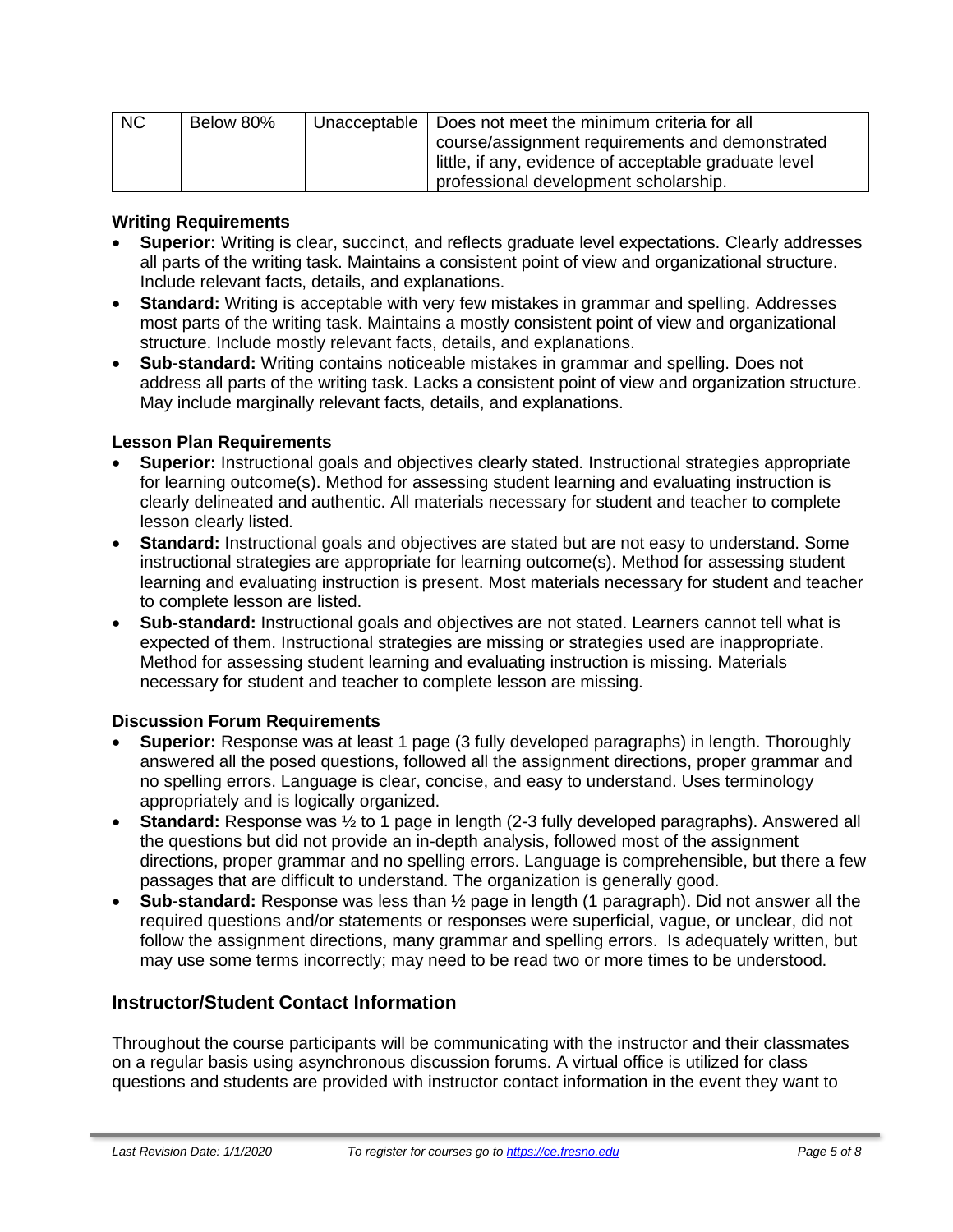make email or phone contact. In addition, students are encouraged to email or phone the instructor at any time. Students will also receive feedback on the required assignments as they are submitted.

## **Discussion Forums**

Participation is an important expectation of this course and all online courses. Online discussions promote reflection and analysis while allowing students to appreciate and evaluate positions that others express. While students may not be engaging with the same students throughout this course they will be expected to offer comments, questions, and replies to the discussion question whenever possible. The faculty role in the discussion forum is that of an observer and facilitator. **Coursework Hours**

Based on the Carnegie Unit standard, a unit of graduate credit measures academic credit based on the number of hours the student is engaged in learning. This includes all time spent on the course: reading the textbook, watching videos, listening to audio lessons, researching topics, writing papers, creating projects, developing lesson plans, posting to discussion boards, etc. Coursework offered for FPU Continuing Education graduate credit adheres to 45 hours per semester unit for the 900-level courses. Therefore, a student will spend approximately 135 hours on a typical 3-unit course.

## **Services for Students with Disabilities**

Students with disabilities are eligible for reasonable accommodations in their academic work in all classes. In order to receive assistance, the student with a disability must provide the Academic Support Center with documentation, which describes the specific disability. The documentation must be from a qualified professional in the area of the disability (i.e. psychologist, physician or educational diagnostician). Students with disabilities should contact the Academic Support Center to discuss academic and other needs as soon as they are diagnosed with a disability. Once documentation is on file, arrangements for reasonable accommodations can be made. For more information and for downloadable forms, please go to [https://www.fresno.edu/students/academic](https://www.fresno.edu/students/academic-support/services-students-disabilities)[support/services-students-disabilities.](https://www.fresno.edu/students/academic-support/services-students-disabilities)

## **Plagiarism and Academic Honesty**

All people participating in the educational process at Fresno Pacific University are expected to pursue honesty and integrity in all aspects of their academic work. Academic dishonesty, including plagiarism, will be handled per the procedures set forth in the Fresno Pacific University Catalogue <https://www.fresno.edu/students/registrars-office/academic-catalogs>

# **Technology Requirements**

To successfully complete the course requirements, course participants will need Internet access, can send and receive email, know how to manage simple files in a word processing program, and have a basic understanding of the Internet. Please remember that the instructor is not able to offer technical support. If you need technical support, please contact your Internet Service Provider.

**Moodle:** This course will be delivered totally online. Moodle is a learning management system that provides students access to online resources, documents, graded assignments, quizzes, discussion forums, etc. Moodle is easy to learn and has a friendly user interface. To learn more about Moodle,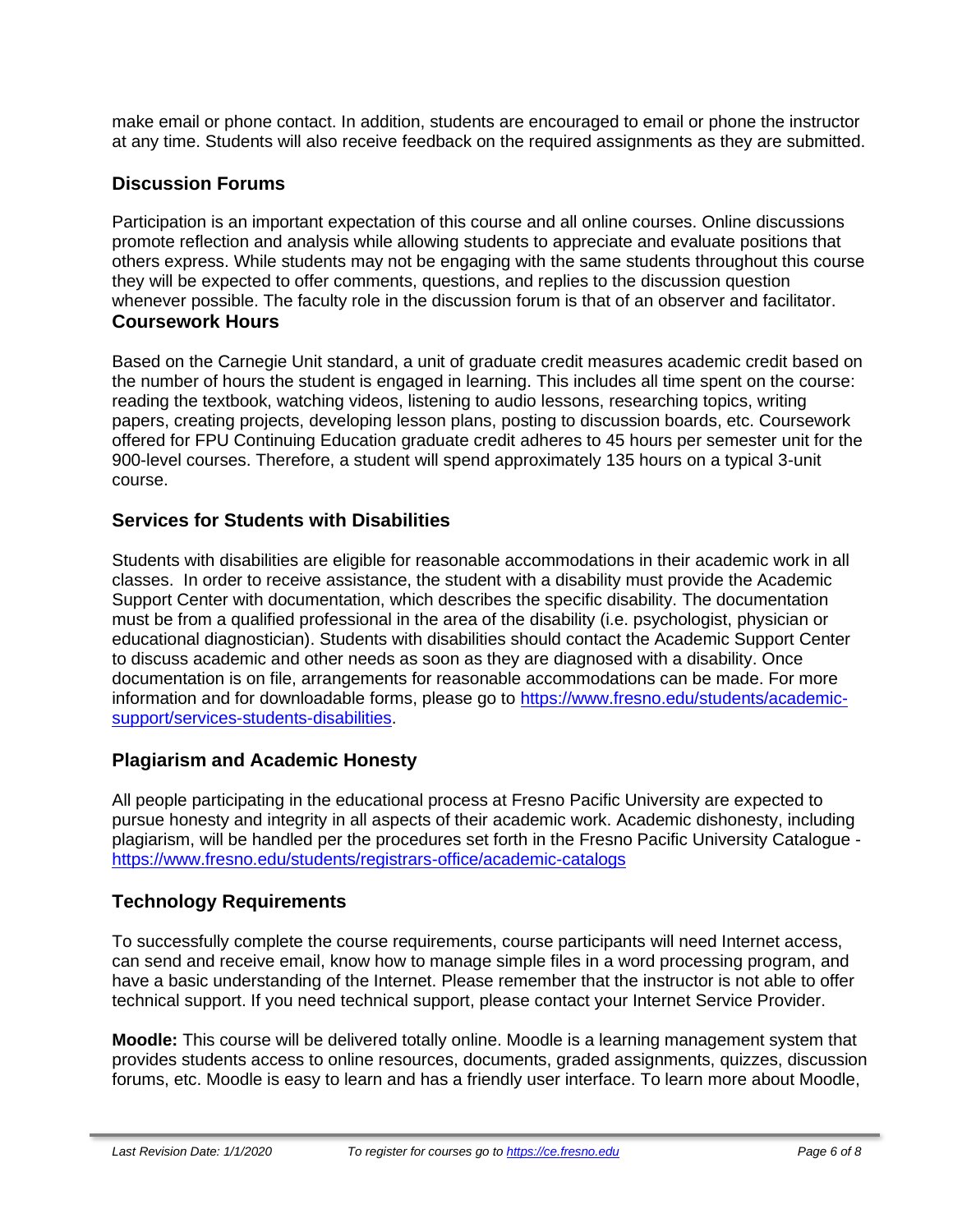go to [https://docs.moodle.org/33/en/Student\\_FAQ.](https://docs.moodle.org/33/en/Student_FAQ) There are also some student tutorials on the Center for Online Learning website at Fresno Pacific University - [https://col.fresno.edu/student.](https://col.fresno.edu/student)

**Moodle Site Login and Passwords:** Students will need to have internet access to log onto [https://ce-connect.fresno.edu.](https://ce-connect.fresno.edu/) The username and password numbers for Moodle access will be sent to you by the university using the email address you submitted at the time of registration. The instructor will then contact you with a welcome communication. If you need help with your username and password recovery, please contact the Continuing Education office at (800) 372- 5505 or (559) 453-2000 during regular office hours - Mon-Fri 8:00 am to 5:00 pm. or email them at [prof.dev@fresno.edu.](mailto:prof.dev@fresno.edu)

**Getting Help with Moodle:** If you need help with Moodle, please contact the Center for Online Learning (COL), by telephone or the website. Help by phone (559) 453-3460 is available Mon-Thurs 8:00 am to 8:00 pm and on Fridays from 8:00 am to 5:00 pm, or by filling out a "Request Services" form at [https://col.fresno.edu/contact/request-services.](https://col.fresno.edu/contact/request-services) Please identify that you are with the "School = Continuing Education".

# **Final Course Grade and Transcripts**

When all work for the course has been completed, students will need to logon to the Continuing Education website [\(https://ce.fresno.edu/my-account\)](https://ce.fresno.edu/my-account) and "Request Final Grade". Once the instructor receives the requests and submits the grade online, students may log back in to view their Final Grade Report or order transcripts online. Please allow at least two weeks for the final grade to be posted. For more information, see the Continuing Education Policies and Procedures at [https://ce.fresno.edu/ce-policies-and-procedures.](https://ce.fresno.edu/ce-policies-and-procedures)

## **University Policies and Procedures**

Students are responsible for becoming familiar with the information presented in the Academic Catalog and for knowing and observing all policies and procedures related to their participation in the university community. A summary of university policies may be found on the university website at [https://www.fresno.edu/students/registrars-office/academic-catalogs.](https://www.fresno.edu/students/registrars-office/academic-catalogs)

# **Fresno Pacific University Student Learning Outcomes**

**Student Learning Outcomes Oral Communication:** Students will *exhibit* clear, engaging, and confident oral communication – in both individual and group settings – and will critically *evaluate*  content and delivery components.

**Written Communication:** Students will *demonstrate* proficient written communication by *articulating* a clear focus, *synthesizing* arguments, and utilizing standard formats in order to *inform* and *persuade* others.

**Content Knowledge:** Students will *demonstrate* comprehension of content-specific knowledge and the ability to apply it in theoretical, personal, professional, or societal contexts.

**Reflection**: Students will *reflect* on their personal and professional growth and *provide evidence*  of how such reflection is utilized to manage personal and vocational improvement.

**Critical Thinking:** Students will *apply* critical thinking competencies by *generating* probing questions, *recognizing* underlying assumptions, *interpreting* and *evaluating* relevant information, and *applying* their understandings to new situations.

**Moral Reasoning:** Students will *identify* and *apply* moral reasoning and ethical decision-making skills, and *articulate* the norms and principles underlying a Christian world-view.